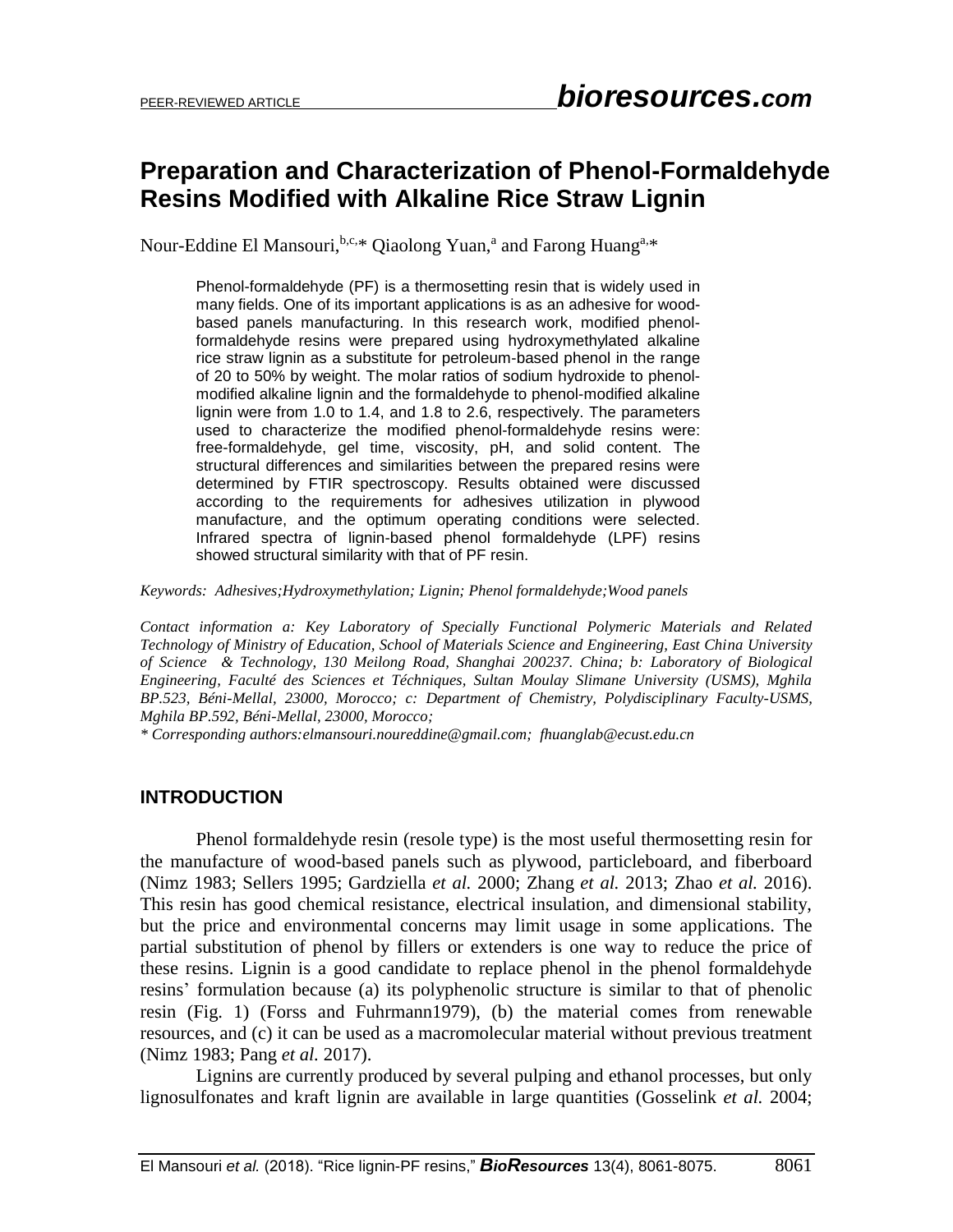Vishtal and Kraslawski 2011). By contrast, organosolv lignin, hydrolysis lignin, and soda lignin are produced in minor quantities. In this last group, only the soda lignins have a short-term potential for industrial availability. The alkaline lignins have been reported to be the most adequate to formulate phenol formaldehyde resins because they are structurally similar to phenol–formaldehyde resins and contain large molecules that allow quick gelation (Forss and Fuhrmann 1979; Allan *et al.* 1989; Peng 1994). However, it was reported that lignins present some certain limitations, such as the lower number of reactive sites, low phenolic hydroxyl groups, and the steric impediments. For that, the unmodified lignins are relatively reluctant to undergo either self-condensation or condensation with formaldehyde, phenol, or phenol formaldehyde prepolymer (Vázquez *et al.*1999).



**Fig. 1.** Structure of PF resin and lignin (Forss and Fuhrmann 1979)

In the early studies related to the use of lignin for phenolic resins manufacturing, different types of unmodified lignins, which were obtained directly from the pulping liquor, were investigated. However, a current trend is to use modified lignins in order to increase their reactivities towards formaldehyde (Alonso *et al.* 2001; El Mansouri *et al.* 2006, 2007; Hu *et al.* 2011;Mancera *et al.* 2011; Jung *et al.* 2015; Fernandez-Rodriguez *et al.* 2017).There are several modification methods such as demethylation, reduction, oxidation, and hydrolysis that have been studied to improve the reactivity of lignin as well as to produce phenolic compounds from lignin (Hu *et al.* 2011; Diop *et al.* 2015; Ma *et al.* 2016; Norambuena *et al.* 2016; Li *et al.* 2018). Among all of the modification treatments that increase reactive sites in lignin, the phenolation and hydroxymethylation modifications are the most studied and effective for formulation of phenolic resins (Nada *et al.* 1987; Allan *et al.* 1989; Sellers *et al.* 1994; Alonso *et al.* 2004 and2005; Yang *et al.* 2014; Podschun *et al.* 2015; Jiang *et al.* 2018). The modified lignin from these later methods could partially replace phenol in phenol-formaldehyde resin synthesis.

Some of the lignins that have been used in phenolic resins are derived from annual plants such as flax (Tejado *et al.* 2007, 2008), or kenaf (Yan2009), and agricultural waste such as sugar cane bagasse and wheat straw (Hoareau *et al.* 2006; Ghorbani *et al.* 2016; Tachon *et al.* 2016). However, there has been little research published on the preparation and characterization of phenol formaldehyde resin using alkaline rice straw lignin. Thus, the main objective of this work is to prepare and characterize a modified phenol-formaldehyde resins using hydroxymethylated alkaline lignin from rice straw as a substitute of petroleum-based phenol. The prepared resins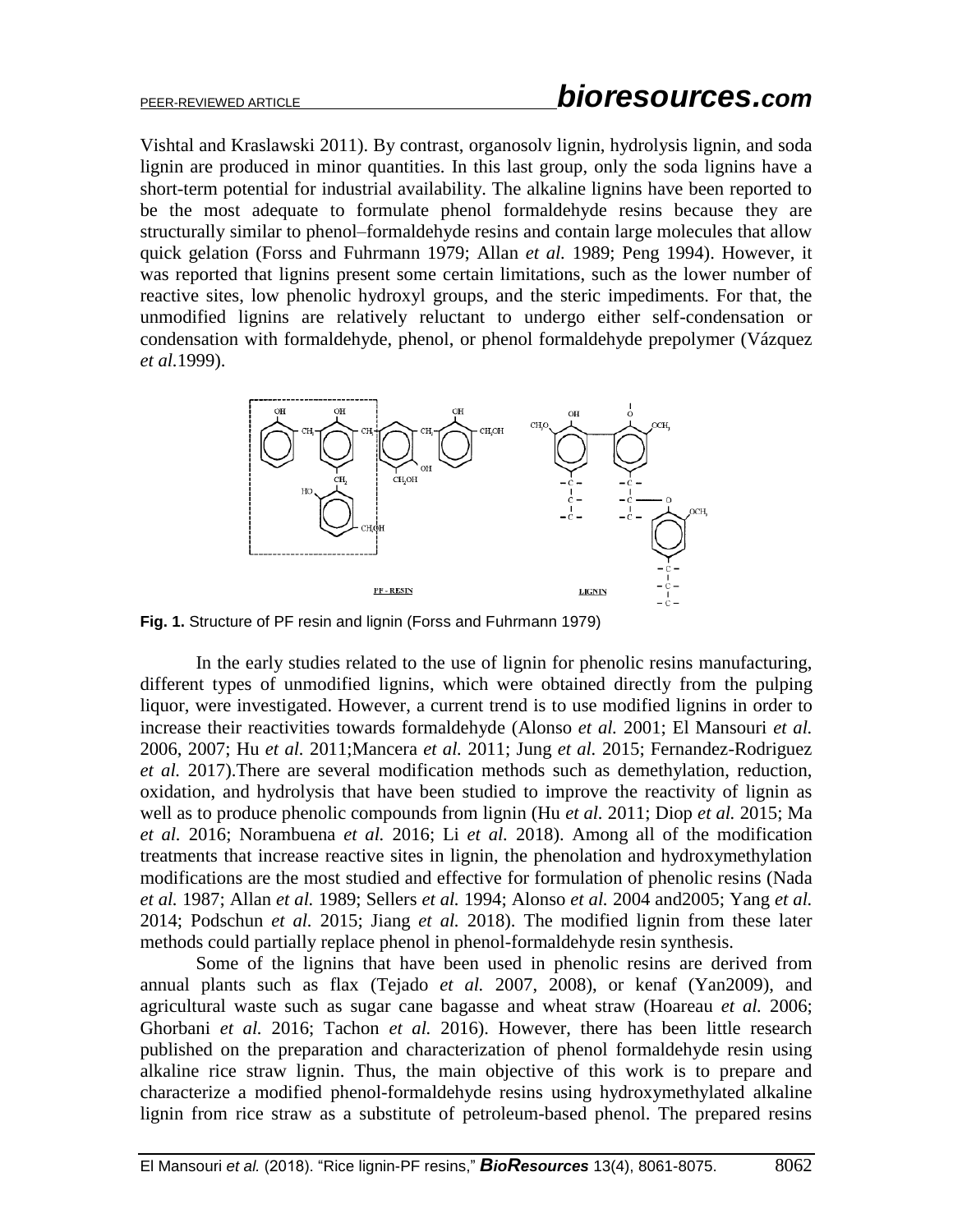were characterized, and the obtained results were discussed according to the specifications of resins applied for plywood manufacturing.

#### **EXPERIMENTAL**

#### **Materials**

The alkaline lignin (AL) used for the preparation of hydroxymethylated lignin was supplied by South China University of Technology, Guangzhou, China. This lignin was produced by ShangDong QuanMing Paper Making Co. Ltd. by the alkaline process using sodium hydroxide and  $Na<sub>2</sub>CO<sub>3</sub>$  from rice straw.

This lignin was purified by its treatment with sulfuric acid (1%) several times and washed extensively with hot water to remove the inorganic substances and solubilize the residual sugars (El Mansouri *et al.*2006 and 2011a).The formaldehyde (35to40% aqueous solution) and phenol (99%), used in this work were purchased from Sigma Aldrich and used as received.

#### **Hydroxymethylation of Lignin**

Lignin powder was slowly added to NaOH solution, keeping the pH of the mixed solution between 12 and 13 for better dissolution of the lignin powder, which was facilitated by vigorous stirring with an overhead stirrer. A molar ratio of NaOH to lignin of 0.8 was used, which resulted in a final pH of 12.3. A glass flask equipped with a condenser, a thermometer, and an overhead stirrer was charged with the above solution, and then formaldehyde aqueous solution was added according to the molar ratios of formaldehyde to lignin of1.0.

The obtained mixture was heated to 50ºC and kept at this temperature for 8 h according to the optimum conditions reported in our previous research works on lignin hydroxymethylation (El Mansouri *et al.* 2011b).

#### **Synthesis of Phenol-formaldehyde Resins**

The prepared hydroxymethylated lignin was copolymerized with phenol and formaldehyde at 80  $\degree$ C in a glass flask equipped with a condenser, a thermometer to control temperature, and an overhead stirrer. A total of 11lignin-phenol formaldehyde (LPF) resins, as indicated in Table 1,were prepared by varying the replacement percentage of phenol by hydroxymethylated lignin (%*L*) between 20and50%, the mass ratio of formaldehyde/(phenol+lignin) $[F/(P+ L)$  between 1.8 and 2.6,and the ratio of sodium hydroxide/(phenol plus lignin)[*S*/(*P*+*L*)] between 1.0 and 1.4.A 2x2x2 factorial design with a three repeated central points was applied in order to quantify the effect of those parameters on the resins properties. The reaction was monitored by measuring the viscosity at 25ºC with viscosimeter and halted when the resin viscosities reached 300 to 400 mPas. The obtained resins were cooled and stored at lower temperature pending to analysis. The diagram of the entire experimental protocol is shown in Fig.2.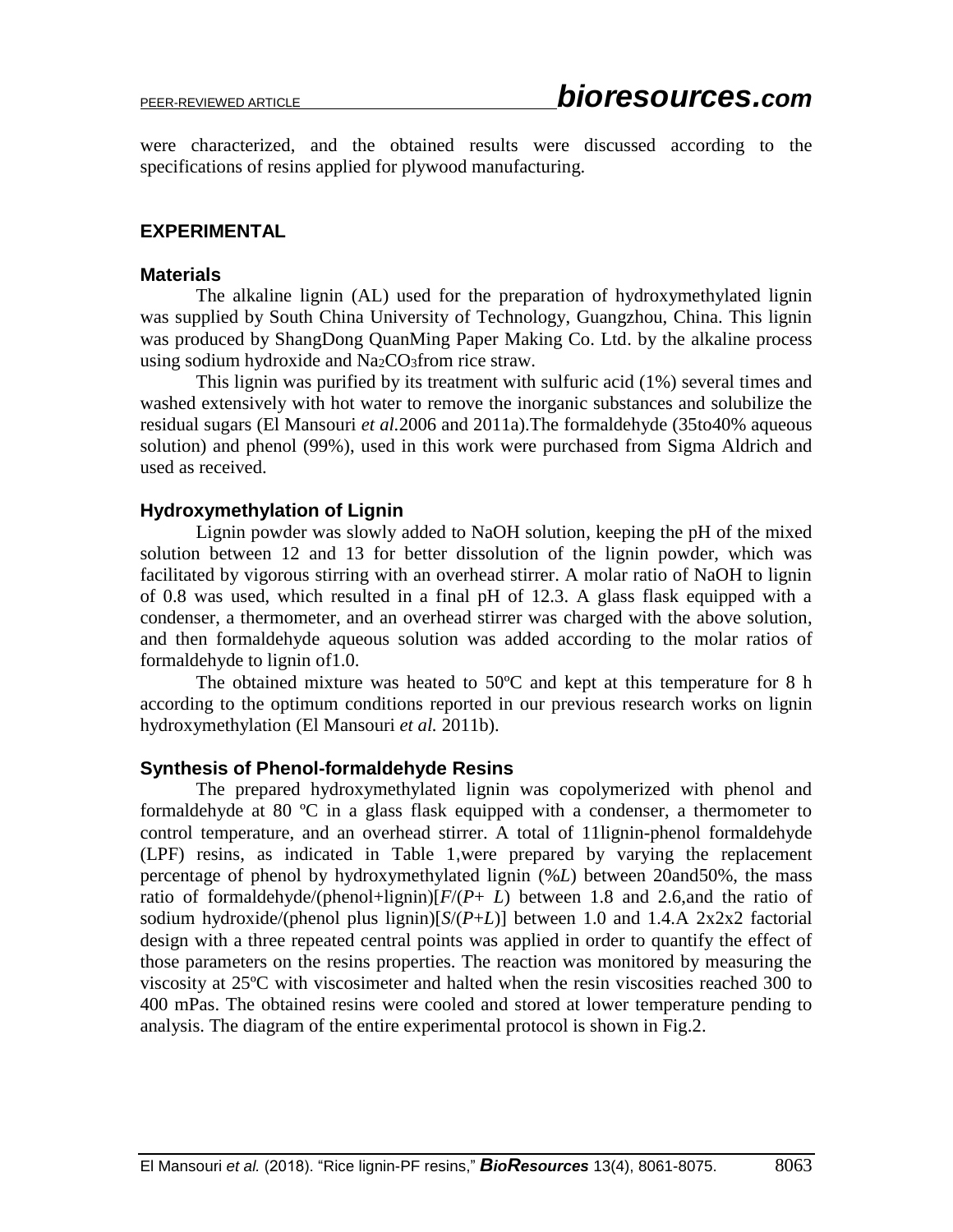## **Resins Characterization**

The prepared resins were characterized according to gel time, solids content, viscosity, and free formaldehyde.The values for these parameters must be in agreement with commercial resins specifications applied for plywood.



**Fig. 2.** Diagram of the experimental protocol

## **Gel Time**

The used apparatus for gel time determination operates in accordance with ISO 9396 B. A test tube equipped with a plunger was filled with 10 g of unmodified and modified phenolic resins and then placed in an oil bath under a constant temperature of 130°C.The resin was mixed at short time intervals and the gel point was reached when the plunger could not be moved up.

## **Solid Content**

Solid content was determined by gravimetry from the weighted amount of resin before and after drying the resin samples at 150 °C for 30 min.

## **Viscosity**

The viscosities of both unmodified and modified liquid phenol formaldehyde resol resins were determined using a Brookfield viscosimeter at 30 rpm at 25 °C.

# **Free Formaldehyde**

Free formaldehyde was determined by the hydroxylamine hydrochloride method with end-point titration (ISO 9397). The modified phenol formaldehyde resins were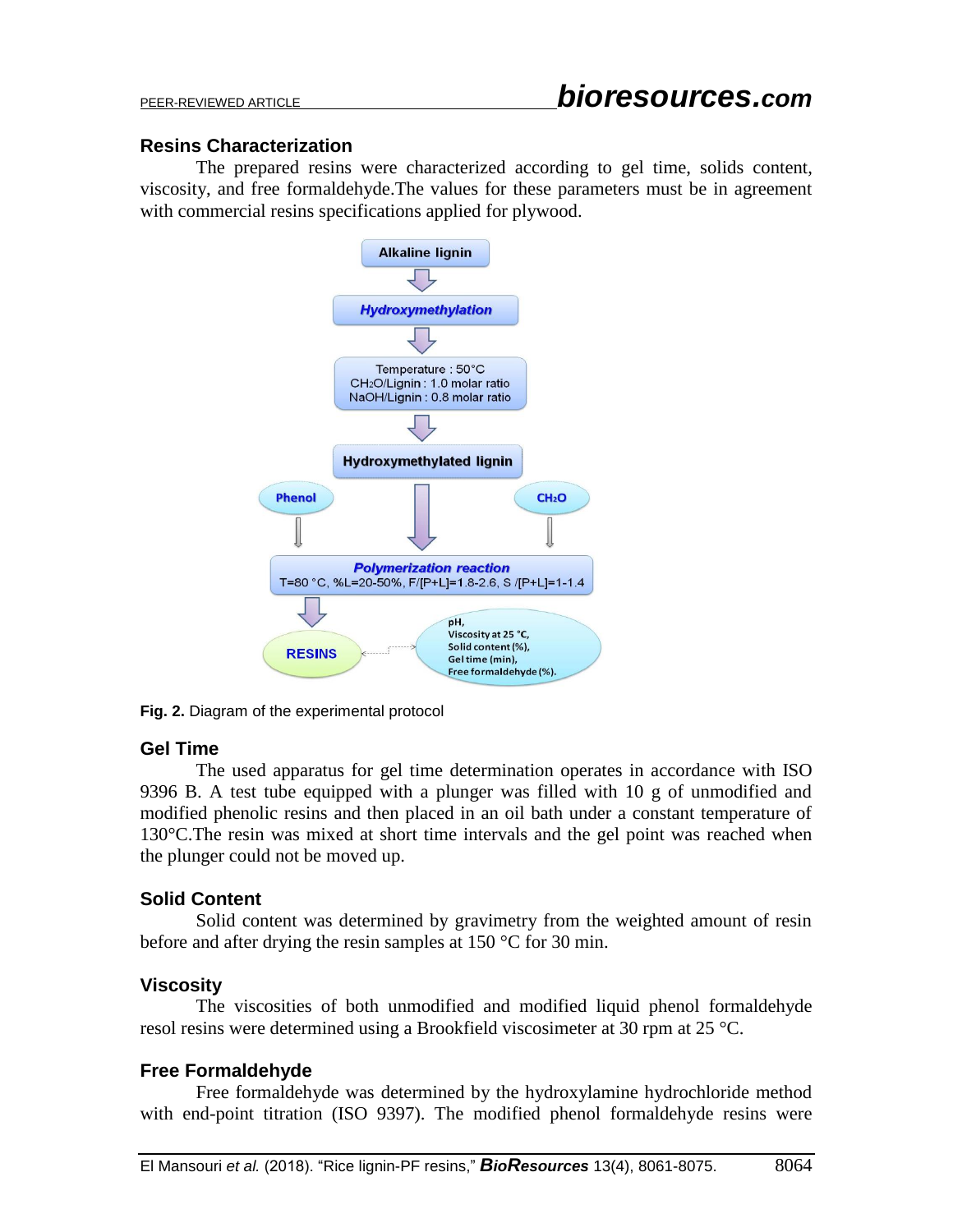dissolved in isopropanol-water mixture (2:1, v/v) and hydrochloric acid was added until pH was in the range 2 to 3. The sodium hydroxide (0.1 N) was used to adjust the pH to 3.5. Finally, 10 mL of a hydroxylamine-hydrochloride solution (10%, w/w) was added. After 10 min, the resultant solution was retitrated with 0.1N sodium hydroxide to pH 3.5.

#### **FTIR-spectroscopy**

FTIR spectroscopy was employed to characterize the structure of the lignin raw material and the prepared modified phenolic resins. FTIR spectra were recorded with a Nicolet 5700 FTIR-spectrophotometer, using the KBr pellet method. The acquisition conditions were: spectral width of  $4000$ to $400$  cm<sup>-1</sup>, 32 accumulations, and  $4$ -cm<sup>-1</sup> resolution. The pellets were prepared with a mixture of 300 mg potassium bromide and 5- 10 mg of analyzed samples.

## **RESULTS AND DISCUSSION**

The results of the characterization of modified phenolic resins, including pH, gel time, viscosity at 25 °C, solids content, and free formaldehyde, are recorded in Table 1 together with the experimental conditions. Table 2 lists the results of fitting the data for pH  $(Y_1)$ , gel time  $(Y_2)$  and viscosity  $(Y_3)$  with polynomials of the form (Eq. 1),

$$
Y_j = a_{0j} + a_{1j} X_1 + a_{2j} X_2 + a_{3j} X_3 + a_{12j} X_1 X_2 + a_{13j} X_1 X_3 + a_{23j} X_2 X_3 + a_{12j} X_1 X_2 X_3(1)
$$

where  $X_1$ ,  $X_2$ , and  $X_3$  are the values of  $L(\%)$ ,  $[F/(P+L)]$ , and  $[S/(P+L)]$ , respectively after normalization to the interval [-1,1]. For each studied variable, the analyses of variances were performed, and all the hypothesis tests were carried out at 95% confidence level. The statistical analysis was carried out by using *Statgraphics 18 Centurion.* 

|                   |    | F       | $S$ /   |       | <b>Solids</b> | Viscosity µ 25 °C | <b>Gel time</b> | Free                             |
|-------------------|----|---------|---------|-------|---------------|-------------------|-----------------|----------------------------------|
| <b>Samples</b>    | %L | $(P+L)$ | $(P+L)$ | pH    | (%)           | (mPa.s)           | (min)           | CH <sub>2</sub> O <sub>1</sub> % |
| LPF <sub>1</sub>  | 20 | 1.8     | 1.0     | 11.70 | 42.5          | 420               | 11.0            | 0.04                             |
| LPF <sub>2</sub>  | 50 | 1.8     | 1.0     | 10.20 | 41.3          | 330               | 10.2            | 0.03                             |
| LPF <sub>3</sub>  | 20 | 2.6     | 1.0     | 11.42 | 41.9          | 470               | 11.3            | 0.07                             |
| LPF4              | 50 | 2.6     | 1.0     | 10.92 | 41.5          | 790               | 12.0            | 0.10                             |
| LPF <sub>5</sub>  | 20 | 1.8     | 1.4     | 13.10 | 43.2          | 450               | 8.0             | 0.05                             |
| LPF <sub>6</sub>  | 50 | 1.8     | 1.4     | 12.40 | 42.6          | 370               | 11.0            | 0.06                             |
| LPF7              | 20 | 2.6     | 1.4     | 13.30 | 44.2          | 330               | 8.0             | 0.12                             |
| LPF8              | 50 | 2.6     | 1.4     | 12.25 | 43.0          | 500               | 10.0            | 0.10                             |
| LPF <sub>9</sub>  | 35 | 2.2     | 1.2     | 12.50 | 44.0          | 400               | 10.5            | 0.04                             |
| LPF <sub>10</sub> | 35 | 2.2     | 1.2     | 12.56 | 44.2          | 430               | 10.3            | 0.03                             |
| LPF11             | 35 | 2.2     | 1.2     | 12.60 | 44.3          | 420               | 10.3            | 0.03                             |

**Table 1.** Experimental Conditions and Properties of Synthesized Modified Phenol Formaldehyde Resins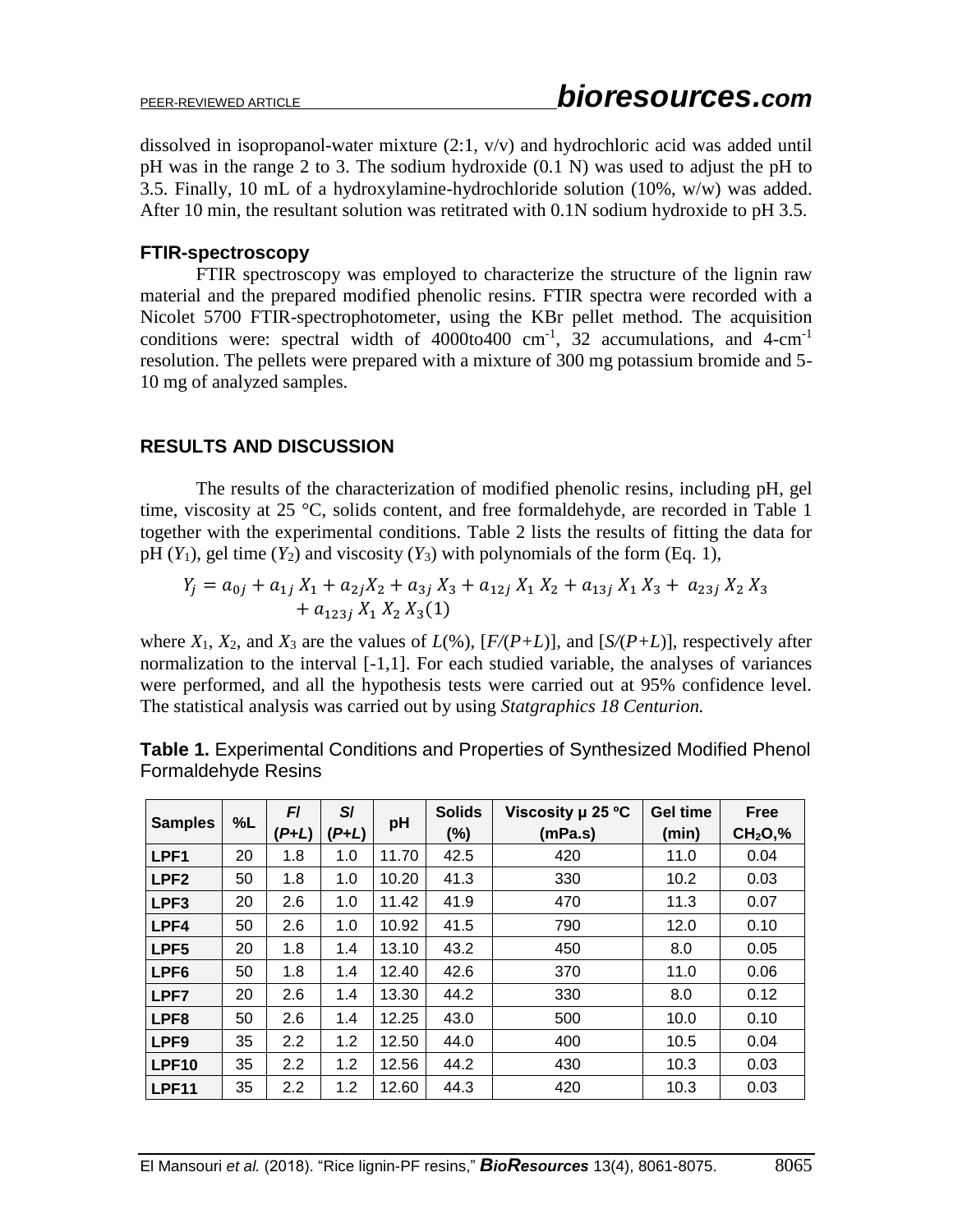The fitted model for pH gave an  $\mathbb{R}^2$  value of 89.7% and a standard deviation of residuals (SDR) of 0.55. The analysis of variance reported in Table 3, showed that pH was significantly influenced only by (S/PL) at the p=0.05 significance level. The modeled response surface (Fig. 3) shows that for L=35%, the pH increased with increase of (S/PL) molar ratio. The pH requirements for the resol resins were 9.5 or higher. This variable is of interest because of its influence on the resin storage life. In any case, the final pH of the synthesized resol resins can be corrected by addition of base or acid solution.

|                                 |          | <b>Table 2.</b> Results of Fitting Eq. 1 to the Experimental Data for pH $(Y_1)$ , Gel time |        |  |
|---------------------------------|----------|---------------------------------------------------------------------------------------------|--------|--|
| $(Y_2)$ , and Viscosity $(Y_3)$ |          |                                                                                             |        |  |
|                                 | $-    -$ | __ _ _ _ _                                                                                  | -- - - |  |

| <b>Regression</b><br>coefficients | $Y_1$ (pH) | $Y_2$ (gel time) | $Y_3$ (viscosity) |
|-----------------------------------|------------|------------------|-------------------|
| $a_{0i}$                          | 12.0864    | 10.2364          | 446.36            |
| $a_{1j}$                          | $-0.4687$  | 0.6125           | 40.00             |
| $a_{2i}$                          | 0.0612     | 0.1375           | 65.00             |
| $a_{3i}$                          | 0.8512     | $-0.9375$        | $-45.00$          |
| $a_{12j}$                         | 0.0812     | 0.0625           | 82.50             |
| $a_{13j}$                         | 0.0312     | 0.6375           | $-17.50$          |
| $a_{23j}$                         | $-0.0487$  | $-0.3875$        | $-62.50$          |
| $a_{123i}$                        | $-0.1687$  | $-0.3125$        | $-20.00$          |

**Table 3.** Analysis of Variance for pH

| <b>Source</b>      | <b>Sum of Squares</b> | Df | <b>Mean Square</b> | <b>F-Ratio</b> | P-Value |
|--------------------|-----------------------|----|--------------------|----------------|---------|
| $X_1: L(% )$       | 1.7578                |    | 1.7578             | 5.83           | 0.0946  |
| $X_2$ : $F/PL$     | 0.0300                |    | 0.0300             | 0.10           | 0.7731  |
| $X_3$ : S/PL       | 5.7970                |    | 5.7970             | 19.23          | 0.0220  |
| $X_1X_2$           | 0.0528                |    | 0.0528             | 0.18           | 0.7037  |
| $X_1X_3$           | 0.0078                | 4  | 0.0078             | 0.03           | 0.8823  |
| $X_2X_3$           | 0.0190                | 4  | 0.0190             | 0.06           | 0.8179  |
| $X_1X_2X_3$        | 0.2278                | 1  | 0.2278             | 0.76           | 0.4487  |
| <b>Total error</b> | 0.9045                | 3  | 0.3015             |                |         |
| Total (corr.)      | 8.7968                | 10 |                    |                |         |



**Fig. 3.** Estimated response surface for pH at *L*(%)=35%*, F/PL vs S/PL*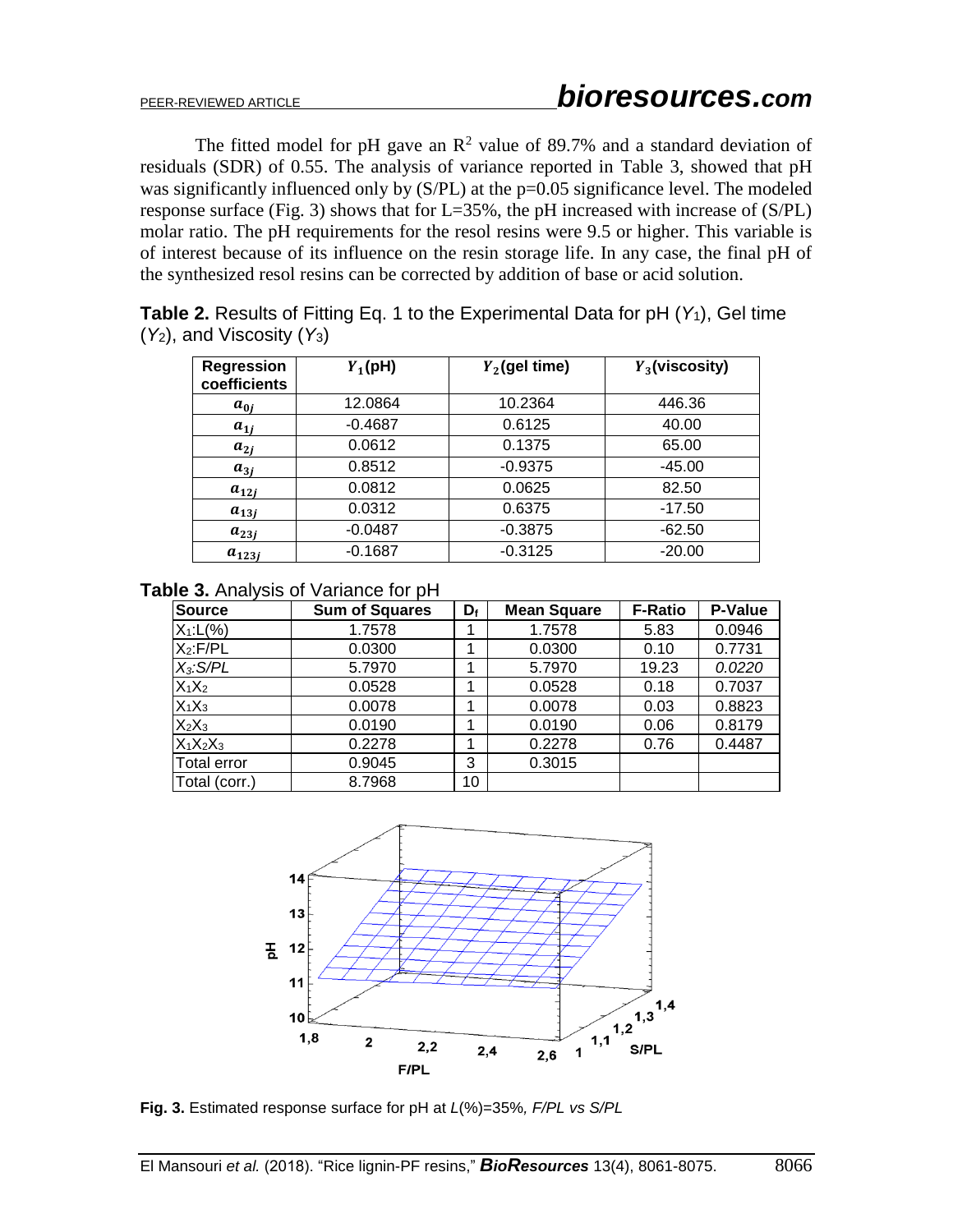The fitted model for gel time gave an  $\mathbb{R}^2$  value of 99.38% and a standard deviation of residuals (SDR) of 0.18. The analysis of variance (Table 4) showed that, at the p=0.05 significance level, gel time was significantly influenced by  $[S/(P+L)]$  and  $L(\%)$  together with the cross-terms  $L(\%)^*[S/(P+L)]$ ,  $[F/(P+L)]^*[S/(P+L)]$ , and  $L(\%)^*[F/(P+L)]^*[S/(P+L)]$ . The modeled response surface (Fig. 4) shows that for  $[F/(P+L)]$ =2.2 molar ratio, the gel time increased with increase of lignin content at higher level of  $(\frac{S}{(P+L)}=1.4)$  molar ratio, and decrease with increase of  $\frac{S}{(P+L)}$  molar ratio at lower level of lignin replacement  $(L(\%)=20\%)$ . The same dependency of gel time on lignin content and [*S*/(*P*+*L*)] molar ratio was reported by Alonso and Vázquez (Vázquez *et al.* 1999; Alonso *et al.* 2004).

A suitable gel time of modified phenol formaldehyde resins used for plywood manufacture must be included between 8and10 min. However, modified resins with gel time near to 10min can be considered and tested for plywood manufacturing if they present low free formaldehyde content. According to this, LPF2 and LPF10were selected to be tested for plywood manufacturing. The gel time is an important parameter to take into consideration when resins are formulated, because it determines the resins reactivities. The higher or lower values indicate a slow or fast curing reaction, respectively. A slow cure lead to longer pressing time, and therefore the manufacture of the plywood must be expensive. A very fast cure can cause the lost of the final properties of the board.

| <b>Source</b>      | <b>Sum of Squares</b> | $\boldsymbol{D_f}$ | <b>Mean Square</b> | <b>F-Ratio</b> | P-Value |
|--------------------|-----------------------|--------------------|--------------------|----------------|---------|
| $X_1: L(\%)$       | 3.0012                | 1                  | 3.0012             | 93.11          | 0.0024  |
| $X_2$ : $F/PL$     | 0.1512                | 1                  | 0.1512             | 4.69           | 0.1189  |
| $X_3$ : $S/PL$     | 7.0312                | 1                  | 7.0312             | 218.13         | 0.0007  |
| $X_1X_2$           | 0.0312                | 1                  | 0.0312             | 0.97           | 0.3974  |
| $X_1X_3$           | 3.2512                | 1                  | 3.2512             | 100.86         | 0.0021  |
| $X_2X_3$           | 1.2012                | 1                  | 1.2012             | 37.27          | 0.0088  |
| $X_1X_2X_3$        | 0.7812                | 1                  | 0.7812             | 24.24          | 0.0161  |
| <b>Total error</b> | 0.0967                | 3                  | 0.0322             |                |         |
| Total (corr.)      | 15.5455               | 10                 |                    |                |         |

**Table 4.** Analysis of Variance for Gel Time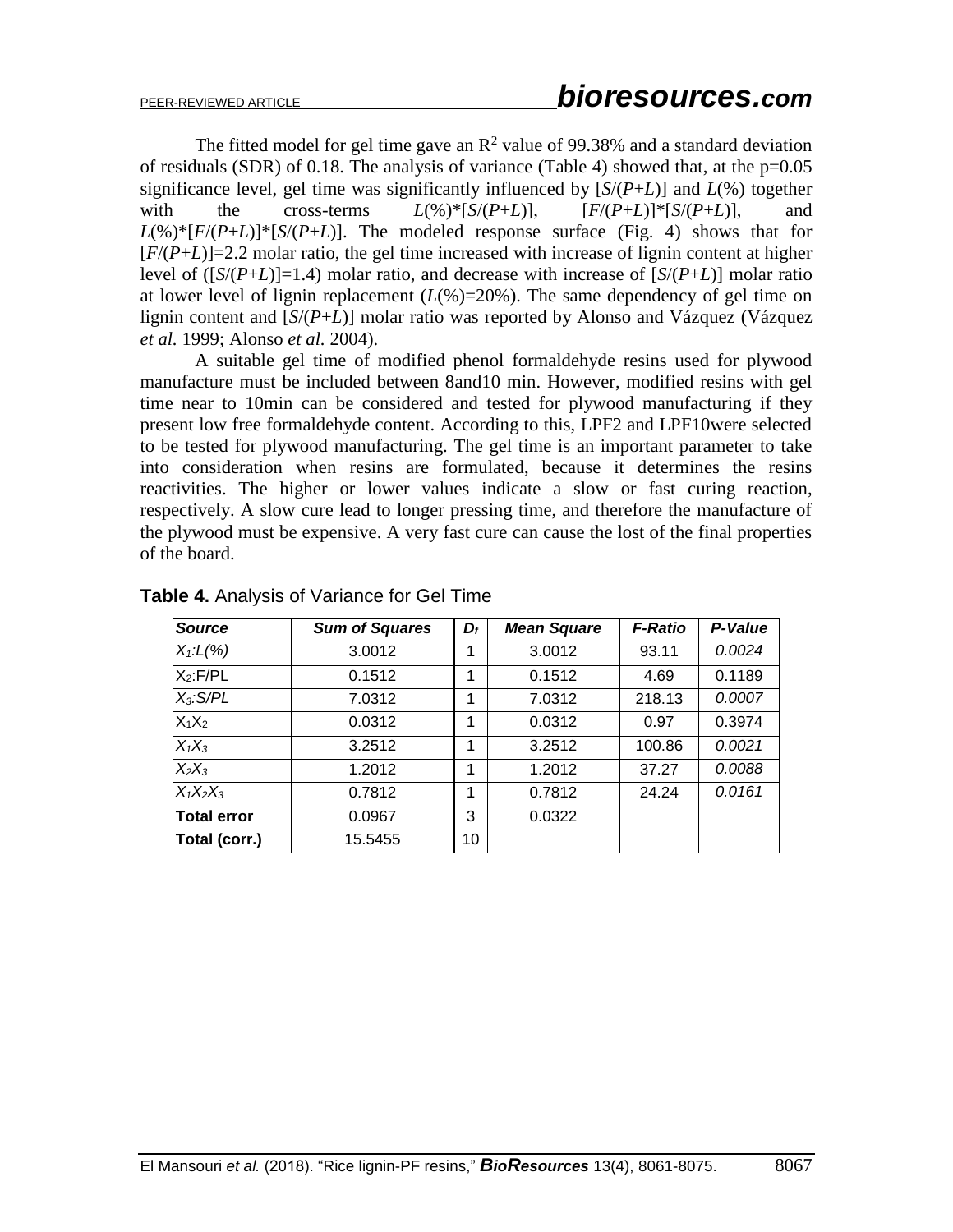

**Fig. 4.** Estimated response surface for gel time at [*F*/(*P*+*L*)]=2.2*, L(%) vs.*[*S*/*(P+L*)]

The fitted model for the viscosity gave an  $\mathbb{R}^2$  value of 97.40% and a standard deviation of residuals (SDR) of 37. Analysis of variance (Table 5) showed that viscosity was significantly influenced by all the studied parameters, and the cross-terms  $(L(\%)^* [F/(P+L)]$  and  $[F/(P+L)]^* [S/(P+L)]$  at the p=0.05 significance level. The modeled response surface (Fig. 5) shows that for  $[S/(P+L)]=1.2$  molar ratio, the viscosity increased with increase of lignin content (in lower  $[F/(P+L)]$  region) and  $[F/(P+L)]$  molar ratio. The increase in viscosity of lignin-phenol formaldehyde resin with higher percent substitutions can be attributed to incorporation of high lignin content with a high molecular weight compared to phenol in the modified phenolic resins. In fact, the incorporation of a large amount of lignin with a high molecular weight is the main reason for increasing the molecular weight of final resin, thus resulting in higher viscosities for lignin-phenol formaldehyde resins. Previous research findings from Cheng *et al.*(2013) and Siddiqui *et al.*(2017) confirm a similar trend of increasing viscosities of lignin-based phenolic resins with increasing lignin replacement (Cheng *et al.* 2013; Siddiqui *et al.* 2017). Moreover, the increase in viscosity with the increase of F/PL ratio is attributed to the increase of degree of methylolation as well as the branching of lignin-phenol formaldehyde resins, which should resulted in an increase of viscosity of the modified phenolic resins. Overall, the viscosity values obtained are between 330 and 790 (mPas), and most of the prepared resins have viscosities within the range of 275to425 (mPas) suitable for use in plywood manufacture (Alonso *et al.* 2004).

| <b>Source</b>      | <b>Sum of Squares</b> | $D_f$ | <b>Mean Square</b> | <b>F-Ratio</b> | P-Value |
|--------------------|-----------------------|-------|--------------------|----------------|---------|
| $X_1: L(% )$       | 12800.0               |       | 12800.0            | 9.36           | 0.0351  |
| $X_2$ : F/PL       | 33800.0               |       | 33800.0            | 24.70          | 0.0156  |
| $X_3$ : S/PL       | 16200.0               |       | 16200.0            | 11.84          | 0.0412  |
| $X_1X_2$           | 54450.0               |       | 54450.0            | 39.80          | 0.0080  |
| $X_1X_3$           | 2450.0                |       | 2450.0             | 1.79           | 0.2732  |
| $X_2X_3$           | 31250.0               |       | 31250.0            | 22.84          | 0.0174  |
| $X_1X_2X_3$        | 3200.0                |       | 3200.0             | 2.34           | 0.2237  |
| <b>Total error</b> | 4104.5                | 3     | 1368.2             |                |         |
| Total (corr.)      | 158255.0              | 10    |                    |                |         |

**Table 5.**Analysis of Variance for Viscosity at 25 °C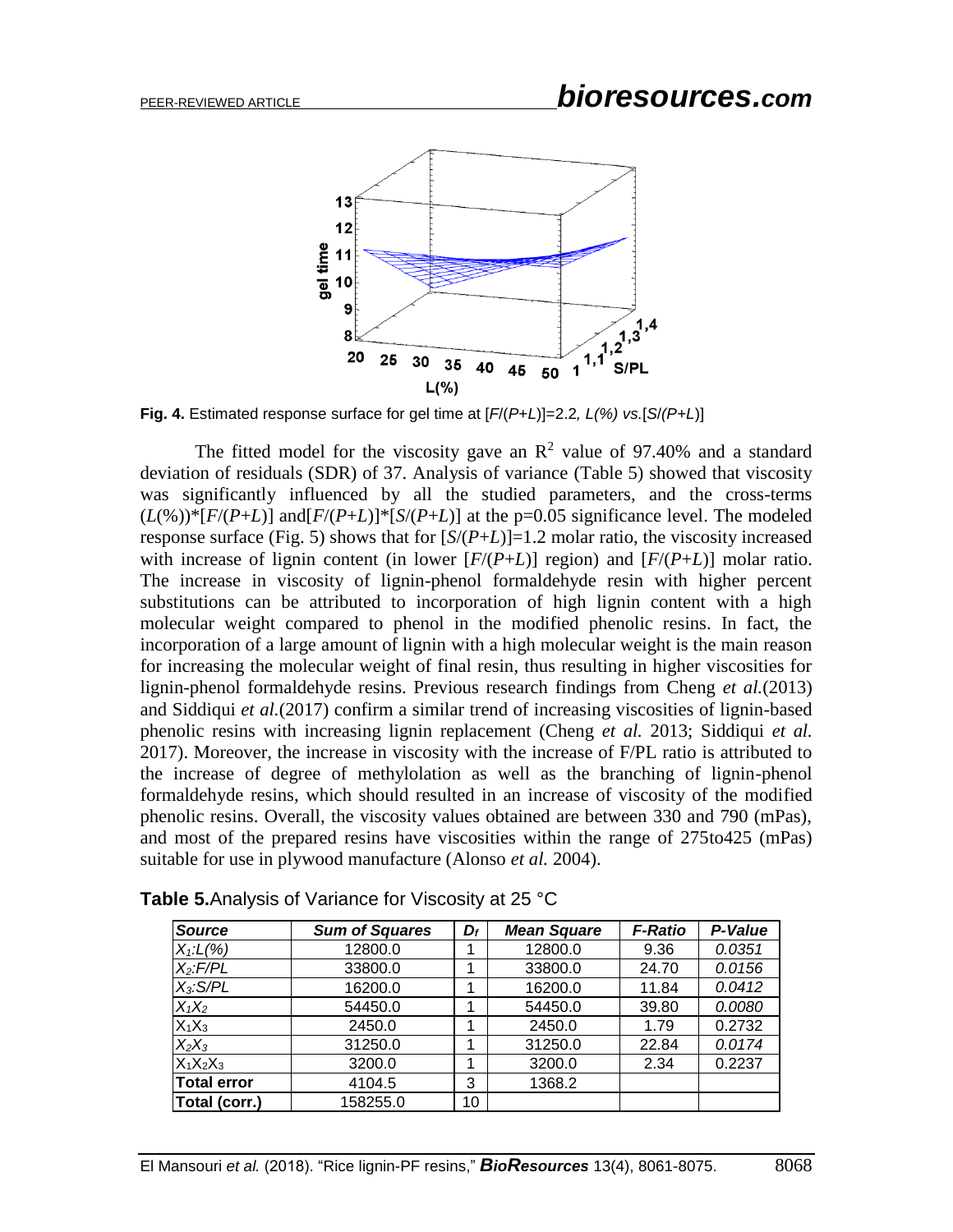

**Fig. 5.** Estimated response surface for viscosity at S/PL=1.2*, L(%) vs F/PL*

For the free formaldehyde content and solid content, the analysis of variances showed no significant dependence on the studied independent variables. The results obtained for solid content were between 41 and 45%. They were near to the range of values of the commercial resins used for plywood production, which ranges from 45to47% (Alonso *et al*. 2004). It is very important to point out that the solid content and viscosity of prepared modified phenol formaldehyde resins can be adjusted by resins distillation under vacuum while keeping other properties constant. In the case of free formaldehyde content, within the range of the three studied variables, the obtained values for formaldehyde content were lower than 0.2%, which is the maximum value acceptable for environmental reasons. The low values of free formaldehyde found for the formulated modified phenolic resins are in the same range of those reported in a previous study that reported values 0.02% and 0.12 % (Vazquez *et al.* 1999). When formaldehyde is used in excess, it is very difficult to reach low values of free formaldehyde in the formulation of lignin-phenol formaldehyde resole resins. In any case, the high free formaldehyde content can be lower than the desired value by urea addition.

#### **FTIR-spectroscopy**

Figure 6 shows the FTIR-spectrum of lignin raw material used for resins preparation. This spectrum is characterized by a broad band of OH stretching located at  $3415 \text{ cm}^{-1}$ , which is attributed to the hydroxyl groups in phenolic and aliphatic structures, and the bands at 2933 cm<sup>-1</sup> and 2849 cm<sup>-1</sup>, arising from CH stretching in the aromatic methoxyl groups and the methyl and meythylene groups of the side chains. The absence of peaks at  $1708 \text{ cm}^{-1}$  and  $1646 \text{ cm}^{-1}$  is a characteristic of alkali soluble lignin fractions. These bands are assigned to C=O stretching in unconjugated ketone and carbonyl bond in ester group or in conjugated *p*-substituted aryl ketone, respectively (Khan and Ashraf 2005). The absorption bands at  $1600 \text{ cm}^{-1}$  and  $1500 \text{ cm}^{-1}$  are assigned to aromatic ring vibrations. The bands at  $1455 \text{ cm}^{-1}$  and  $1425 \text{ cm}^{-1}$  are due to the asymmetric C-H deformation in  $-OCH_3$  groups. The bands at 1120 cm<sup>-1</sup> is characteristic of aromatic C-H in S units of lignin molecule and the C-O of primary alcohol at  $1044 \text{ cm}^{-1}$ . All these bands match well with the literature values (Faix 1992).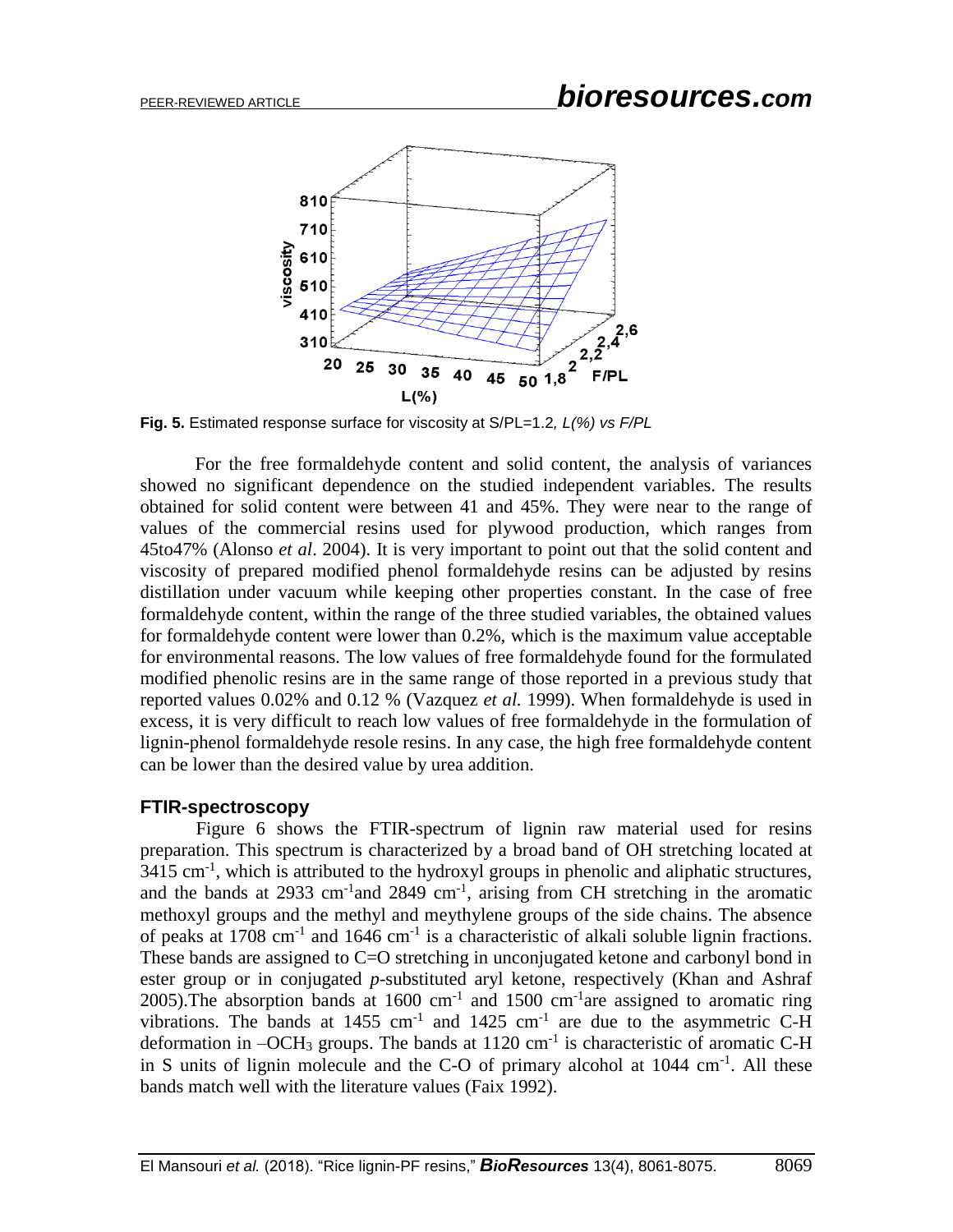



The FTIR spectra of (a) unmodified (PF) and (b) modified (LPF) with *L*=35% and (c)  $L=50\%$  are shown in Fig. 7. In the PF, a band at 3373 cm<sup>-1</sup>was observed, which shows the presence of OH groups. This band, appearing at lower frequency, indicates strong hydrogen bonding occurs. Bands at 2937 cm<sup>-1</sup> and 2846 cm<sup>-1</sup> are the consequence of inplane and out-of-plane stretching of aliphatic -CH2-. Similarly, these bands are also present in LPF with 35% and 50% of lignin. This highest wave-number zone do not offer any difference among the three resins analyzed. However, the spectra showed more information about resins structure within the region of wave-number less than  $2000 \text{ cm}^{-1}$ .

The most typical band of lignin structures is  $1600 \text{ cm}^{-1}$ . In this case, it is present in LPF and it becomes more intense with increasing percentage of lignin in LPF resin from 35% to 50%. In PF the band at 1474  $cm^{-1}$  is assigned to -CH- deformation in -CH<sub>2</sub>groups. Roczniak *et al.* (1983) identified the region between  $1500 \text{ cm}^{-1}$  and  $1400 \text{ cm}^{-1}$  as characteristic of deformation vibration of -CH- bands in a -CH<sub>2</sub>- group, and they observed some difference from the spectra of resins. These differences can provide information as to the structure of methylene bridges. In the LPF the appearance of bonds at  $1474 \text{ cm}^{-1}$  and  $1450 \text{ cm}^{-1}$  indicates the presence of a methylene bridge. Moreover, the band at 1474 cm<sup>-1</sup>is not very intensive in both LPF, which indicates that methylolated lignin molecule incorporates hydroxymethyl groups in the LPF (Nada *et al.* 1997; Alonso et al. 2001). The band observed at  $1386 \text{ cm}^{-1}$  in LPF is attributed to lignin, which is assigned to C-O of syringyl unit present in lignin. The band at  $1269 \text{ cm}^{-1}$  is attributed to in-plane vibration of C-O of the phenolic group present in PF and LPF. In PF the band at 1155 cm<sup>-1</sup> and 1015cm<sup>-1</sup> are characteristic for in-plane deformation of aromatic C-H, whereas the band at 1154 cm<sup>-1</sup>in LPF is attributed to C-H stretching in a syringyl unit and is attributed to presence of lignin. The band at  $1018 \text{ cm}^{-1}$  in LPF is characteristic of lignin and is attributed to the C-O of primary alcohol. The bands in the region of 850to750 cm-1 are due to the trisubstituted benzene ring and confirm the formation of a three dimensional network structure.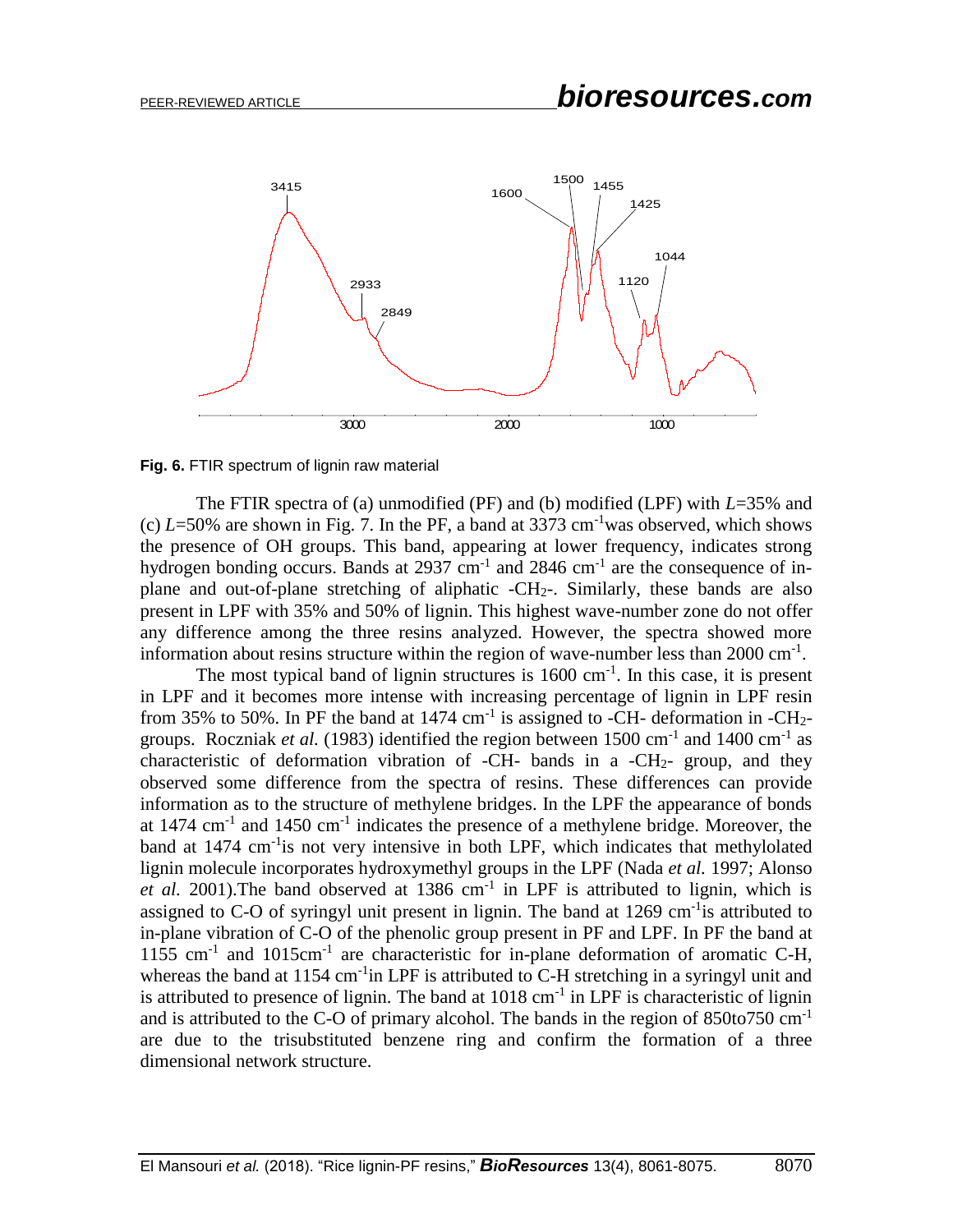

**Fig. 7.** FTIR-spectra of (a) PF, (b) LPF with *L*=35% (LPF10), and (c) LPF with *L*=50% (LPF2)

## **CONCLUSIONS**

- 1. Different modified phenol formaldehyde resins were prepared and characterized using alkaline rice straw lignin structurally modified by hydroxymethylation reaction.
- 2. The modified phenol formaldehyde LPF2 and LPF10 with lignin content of 50% and 35%, respectively, were selected to be tested for plywood manufacturing because of their suitable gel time and low free formaldehyde content.
- 3. FTIR spectroscopy analysis showed that the spectra of LPF resins were structurally similar to that of the unmodified PF resin.
- 4. To evaluate the feasibility of the achieved lignin replacement, it is necessary to undertake complementary experiments to determine the properties of manufactured plywood from the prepared lignin-based phenolic resins.

## **ACKNOWLEDGMENTS**

Authors wish to thank the Commission for Universities and Research of the DIUiE of the Generalitat of Catalonia and the company Henkel KgaA for support of this project.

## **REFERENCES CITED**

Allan, G. G., Dalan, J. A., and Foster, N. C. (1989). "Modification of lignins for use in phenolic resins," *ACS Symposium Series* 385, 55-67. 10.1021/bk-1989-0385.ch005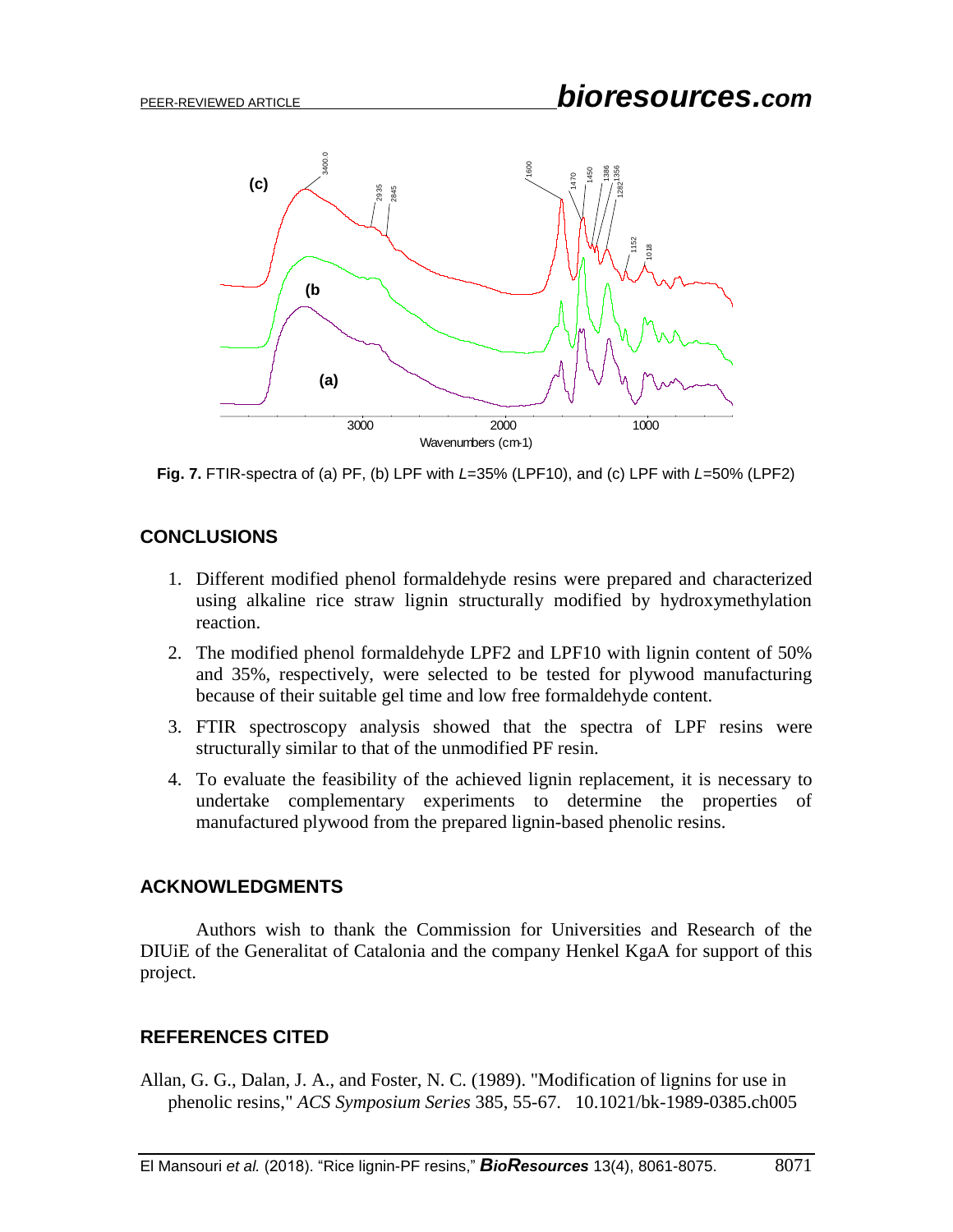- Alonso, M. V., Rodriguez, J. J., Oliet, M., Rodriguez, F., Garcia, J., and Gilarranz, M. A. (2001). "Characterization and structural modification of ammonic lignosulfonate by methylolation," *Journal of Applied Polymer Science* 82(11), 2661-2668. DOI: 10.1002/app.2119
- Alonso, M. V., Oliet, M., Rodriguez, F., Astarloa, G., and Echeverria, J. M. (2004). "Use of a methylolated softwood ammonium lignosulfonate as partial substitute of phenol in resol resins manufacture," *Journal of Applied Polymer Science* 94(2), 643-650. DOI: 10.1002/app.20887
- Alonso, M. V., Oliet, M., Rodriguez, F., Garcia, J., Gilarranz, M. A., and Rodriguez, J. J. (2005). "Modification of ammonium lignosulfonate by phenolation for use in phenolic resins," *Bioresource Technology* 96(9), 1013-1018.DOI: 10.1016/j.biortech.2004.09.009
- Cheng, S., Yuan, Z., Leitch, M., Anderson, M., and Charles, C. (2013). "Highly efficient de-polymerization of organosolv lignin using a catalytic hydrothermal process and production of phenolic resins / adhesives with the depolymerized lignin as a substitute for phenol at a high substitution ratio," *Industrial Crops & Products* 44, 315-322. DOI: 10.1016/j.indcrop.2012.10.033
- Diop, A., Jradi, K., Daneault, C., and Montplaisir, D. (2015). "Kraft lignin depolymerization in an ionic liquid without a catalyst," *BioResources* 10(3), 4933- 4946. DOI: 10.15376/biores.10.3.4933-4946
- El Mansouri, N. E., Farriol, X., and Salvado, J. (2006). "Structural modification and characterization of lignosulfonate by a reaction in an alkaline medium for its incorporation into phenolic resins," *Journal of Applied Polymer Science* 102(4), 3286-3292.DOI: 10.1002/app.24744
- El Mansouri, N. E., Pizzi, A., and Salvado, J. (2007). "Lignin-based polycondensation resins for wood adhesives," *Journal of Applied Polymer Science* 103(3), 1690-1699. DOI: 10.1002/app.25098
- El Mansouri, N.-E., Yuan, Q., and Huang, F. (2011a). "Characterization of alkaline lignins for use in phenol-formaldehyde and epoxy resins," *BioResources* 6(3), 2647- 2662. DOI: 10.15376/biores.6.3.2647-2662
- El Mansouri, N.-E., Yuan, Q., and Huang, F. (2011b). "Synthesis and characterization of kraft lignin-based epoxy resins," *BioResources* 6(3), 2492-2503. DOI: 10.15376/biores.6.3.2492-2503
- Faix, O. (1992). "Fourier transform infrared spectroscopy," in: *Methods in Lignin Chemistry*, Li n, S.Y., and Dence, C. W. (eds.), Springer, Berlin., Heidelberg, 83-109.
- Fernández-Rodríguez, J., Erdocia, X., Sánchez, C., González Alriols, M., and Labidi, J. (2017). "Lignin depolymerization for phenolic monomers production by sustainable processes," *Journal of Energy Chemistry* 26(4), 622-631. DOI: 10.1016/j.jechem.2017.02.007
- Forss, K. G., and Fuhrmann, A. (1979). "Finnish plywood, particleboard, and fiberboard made with a lignin-base adhesive," *Forest Products Journal* 29(7), 39-43.
- Gardziella, A., Pilato, L.A., Knop, A. (2000). *Phenolic Resins: Chemistry, Applications, Standardization, Safety and Ecology*. Springer Verlag, Berlin Heidleberg New York.
- Ghorbani, M., Liebner, F., van Herwijnen, H. W. G., Pfungen, L., Krahofer, M., Budjav, E., and Konnerth, J. (2016). "Lignin phenol formaldehyde resoles: The impact of lignin type on adhesive properties," *BioResources* 11(3), 6727-6741.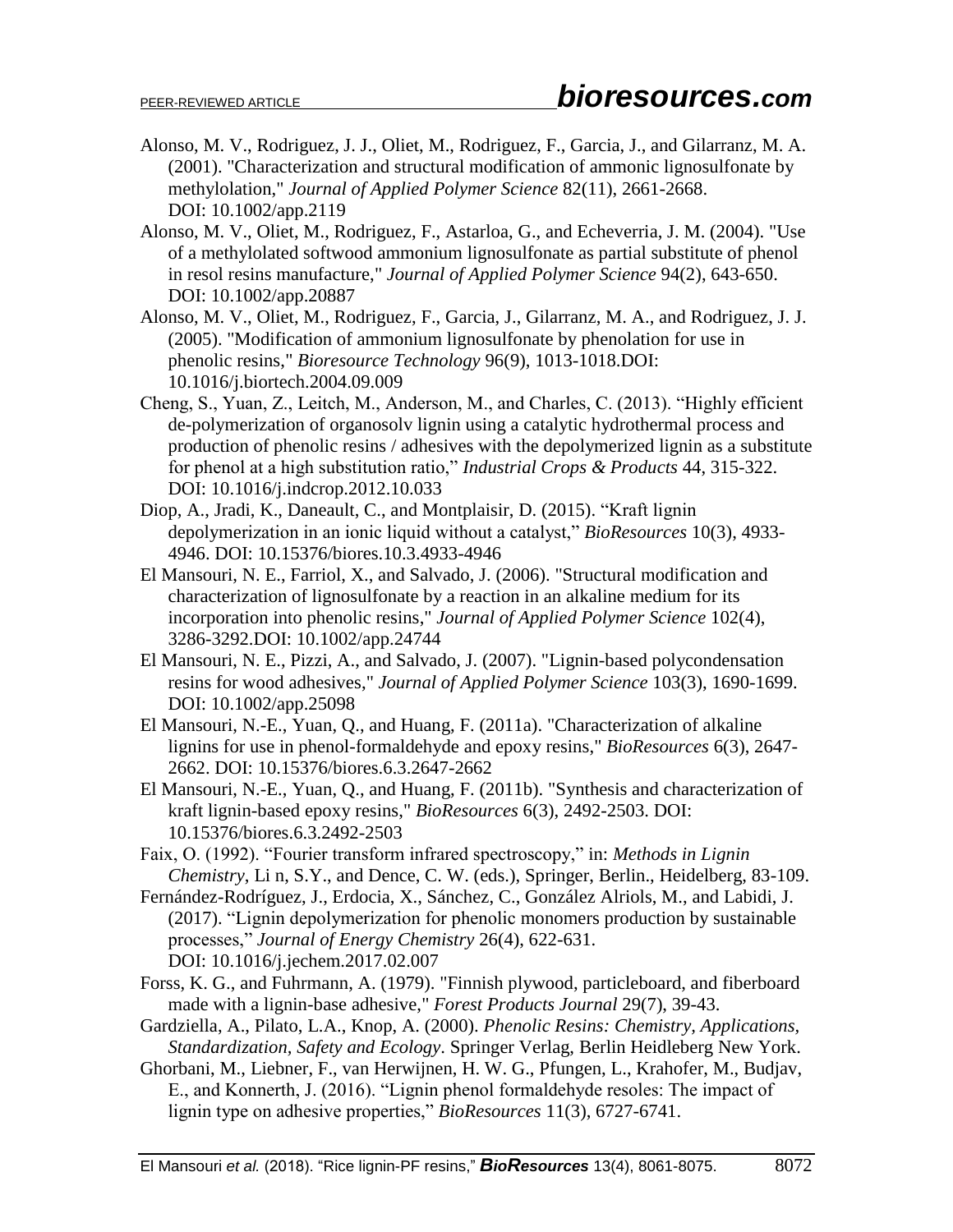DOI: 10.15376/biores.11.3.6727-6741

- Gosselink, R. J. A., de Jong, E., Guran, B., and Abacherli, A. (2004). "Co-ordination network for lignin - Standardisation, production and applications adapted to market requirements (EUROLIGNIN)," *Industrial Crops and Products* 20(2), 121-129. [DOI:](https://doi.org/10.1016/j.indcrop.2004.04.015)  [: 10.1016/j.indcrop.2004.04.015](https://doi.org/10.1016/j.indcrop.2004.04.015)
- Hu, L., Pan, H., Zhou, Y., and Zhang, M. (2011). "Methods to improve lignin's reactivity as a phenol substitute and as replacement for other phenolic compounds: A brief review, "*BioResources* 6(3), 3515-3525. DOI: 10.15376/biores.6.3.3515-3525
- Hoareau, W., Oliveira, F. B., Grelier, S., Siegmund, B., Frollini, E., and Castellan, A. (2006). "Fiberboards based on sugarcane bagasse lignin and fibers," *Macromolecular Materials and Engineering* 291(7), 829-839.DOI: 10.1002/mame.200600004
- Jiang, X., Liu, J., Du, X., Hu, Z., Chang, H. M., and Jameel, H. (2018). "Phenolation to improve lignin reactivity toward thermosets application," *ACS Sustainable Chemistry and Engineering* 6(4), 5504-5512. DOI: 10.1021/acssuschemeng.8b00369
- Jung, S., Joo, H., Jin, E., Song, Y., and Bae, H. (2015). "Isolation and characterization of lignin from the oak wood bioethanol production residue for adhesives," *International Journal of Biological Macromolecules* 72, 1056-1062. DOI[:10.1016/j.ijbiomac.2014.10.020](https://doi.org/10.1016/j.ijbiomac.2014.10.020)
- Khan, M. A., and Ashraf, S. M. (2005). "Development and characterization of a ligninphenol-formaldehyde wood adhesive using coffee bean shell," *Journal of Adhesion Science and Technology* 19(6), 493-509. [DOI: 10.1163/1568561054352577](https://doi.org/10.1163/1568561054352577)
- Li, J., Zhang, J., Zhang, S., Gao, Q., Li, J., and Zhang, W. (2018). "Alkali lignin depolymerization under eco-friendly and cost-effective NaOH/urea aqueous solution for fast curing bio-based phenolic resin," *Industrial Crops and Products* 120, 25-33. [DOI: 10.1016/j.indcrop.2018.04.027](https://doi.org/10.1016/j.indcrop.2018.04.027)
- Ma, Z., Li, S., Qiao, W., and Ren, S. (2016). "Hydrothermal degradation of enzymatic hydrolysis lignin in water-isopropyl alcohol co-solvent," *BioResources* 11(3), 6867- 6879. DOI:10.15376/biores.11.3.6867-6879.
- Mancera, C., Ferrando, F., Salvado, J., and El Mansouri, N. E. (2011). "Kraft lignin behavior during reaction in an alkaline medium," *Biomass & Bioenergy* 35(5), 2072- 2079. [DOI: 10.1016/j.biombioe.2011.02.001](https://doi.org/10.1016/j.biombioe.2011.02.001)
- Nada, A. M. A., Elsaied, H., Ibrahem, A. A., and Yousef, M. A. (1987). "Waste liquors from cellulosic industries.4. Lignin as a component in phenol formaldehyde resol resin," *Journal of Applied Polymer Science* 33(8), 2915-2924. [DOI:](https://doi.org/10.1002/app.1987.070330824)  [10.1002/app.1987.070330824](https://doi.org/10.1002/app.1987.070330824)
- Nimz, H.H. (1983). "Lignin-based wood adhesives," in: Pizzi, A. (ed.), *Wood Adhesives Chemistry and Technology*, Marcel Dekker, New York, pp. 247-288.
- Norm ISO 9397. (1997). for Plastics, Phenolic Resins, Determination of Free Formaldehyde Content by Hydroxylamine Hydrochloride Method.
- Norambuena, M., Vidal, C., Carrasco, L., Reyes, P., Parra, C., Contreras, D., and Teixeira Mendonça, R. (2016). "Optimization of experimental variables to modify lignin from*Eucalyptus globulus* under alkaline catalysis," *BioResources* 11(1), 1828- 1842. DOI: 10.15376/biores.11.1.1828-1842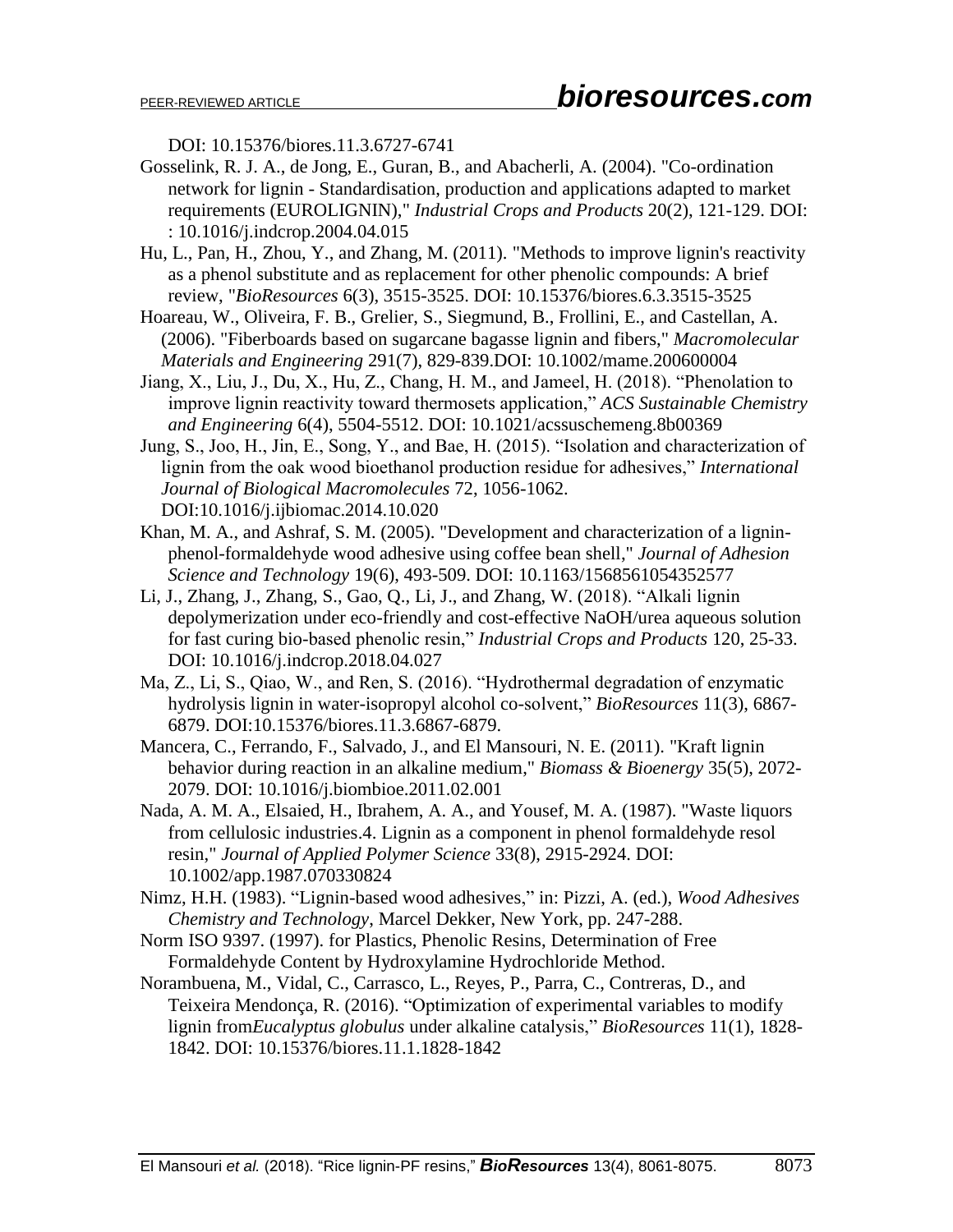- Pang, B., Yang, S., Fang, W., Yuan, T. Q., Argyropoulos, D. S., and Sun, R. C. (2017). "Structure-property relationships for technical lignins for the production of ligninphenol-formaldehyde resins," *Industrial Crops and Products* 108, 316-326. [DOI:](https://doi.org/10.1016/j.indcrop.2017.07.009)  [10.1016/j.indcrop.2017.07.009](https://doi.org/10.1016/j.indcrop.2017.07.009)
- Peng, W. (1994). *Développement de Nouveaux Adhésifs Bases sur des Dérivés de la Lignine*, Ph.D. Dissertation, UMI Dissertation Services.
- Podschun, J., Saake, B., and Lehnen, R. (2015). "Reactivity enhancement of organosolv lignin by phenolation for improved bio-based thermosets," *European Polymer Journal*, 67, 1-11. [DOI: 10.1016/j.eurpolymj.2015.03.029](https://doi.org/10.1016/j.eurpolymj.2015.03.029)
- Roczniak, K., Biernacka, T., and Skarzynski, M. (1983). "Some properties and chemicalstructure of phenolic resins and their derivatives," *Journal of Applied Polymer Science* 28(2), 531-542. [DOI: 10.1002/app.1983.070280209](https://doi.org/10.1002/app.1983.070280209)
- Sellers, T., Lora, J. H., and Okuma, M. (1994). "Organosolv-lignin-modified phenolics as strandboard binder .1. Organosolv lignin and modified phenolic resin," *MokuzaiGakkaishi* 40(10), 1073-1078.
- Sellers, T, Jr., (1995). *Lignin–Adhesive Research for Wood Composites*, Forest and Wildlife Research Center.
- Siddiqui, H., Mahmood, N., Yuan, Z., Crapulli, F., Dessbesell, L., Rizkalla, A., Ray, A., and Xu, C. (2017). "Sustainable bio-based phenol-formaldehyde resoles using hydrolytically depolymerized kraft lignin," *Molecules* 22(11), 1850. DOI: [10.3390/molecules22111850](https://doi.org/10.3390/molecules22111850)
- Tachon, N., Benjelloun-Mlayah, B., and Delmas, M. (2016). "Organosolv wheat straw lignin as a phenol substitute for green phenolic resins," *BioResources* 11(3), 5797- 5815. DOI: 10.15376/biores.11.3.5797-5815
- Tejado, A., Kortaberria, G., Pena, C., Labidi, J., Echeverria, J. M., and Mondragon, I. (2007). "Lignins for phenol replacement in novolac-type phenolic formulations, part I: Lignophenolic resins synthesis and characterization," *Journal of Applied Polymer Science* 106(4), 2313-2319. [DOI: 10.1002/app.26941](https://doi.org/10.1002/app.26941)
- Tejado, A., Kortaberria, G., Pena, C., Blanco, M., Labidi, J., Echeverria, J. M., and Mondragon, I. (2008). "Lignins for phenol replacement in novolac-type phenolic formulations. II. Flexural and compressive mechanical properties," *Journal of Applied Polymer Science* 107(1), 159-165. DOI: [10.1002/app.27003](https://doi.org/10.1002/app.27003)
- Vázquez, G., Freire, S., Rodríguez-Bona, C., González, J., and Antorrena, G. (1999). "Structures, and reactivities with formaldehyde, of some acetosolv pine lignins," *Journal of Wood Chemistry and Technology* 19(4), 357-378. [DOI:](https://doi.org/10.1080/02773819909349617)  [10.1080/02773819909349617](https://doi.org/10.1080/02773819909349617)
- Vishtal, A., and Kraslawski, A. (2011). "Challenges in industrial applications of technical lignins," *BioResources* 6(3), 3547-3568.
- Yan, T. T., Xu, Y. Q., and Yu, C. W. (2009). "The isolation and characterization of lignin of kenaf fiber," *Journal of Applied Polymer Science* 114(3), 1896-1901. [DOI: 10.1002/app.29881](https://doi.org/10.1002/app.29881)
- Yang, S., Wen, J. L., Yuan, T. Q., and Sun, R. C. (2014). "Characterization and phenolation of biorefinery technical lignins for lignin-phenol-formaldehyde resin adhesive synthesis," *RSC Advances* 4(101), 57996-58004. DOI: 10.1039/C4RA09595B